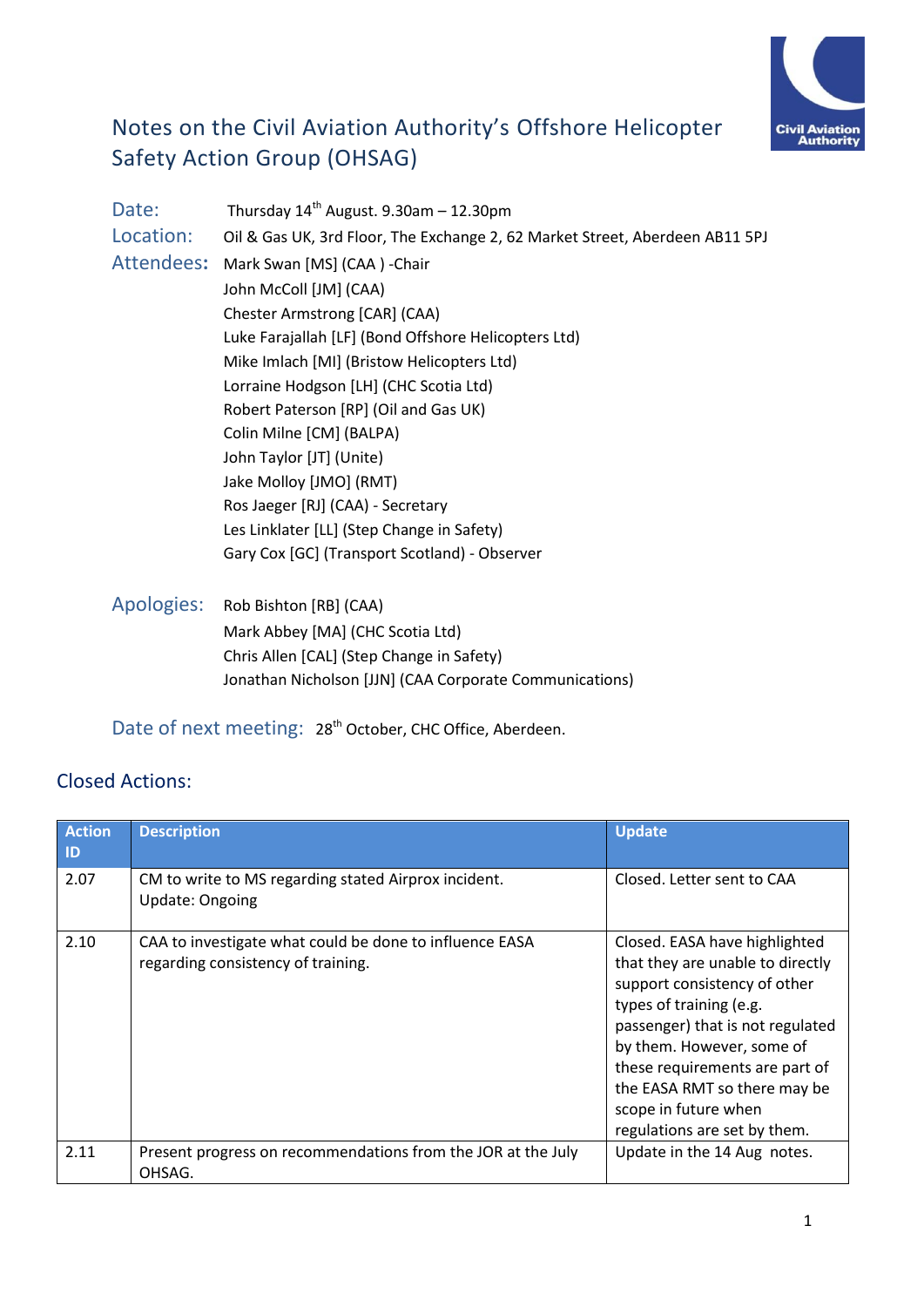| 2.17 | JJN in conjunction with Step Change to issue a communications<br>plan to the OHSAG. Update: JJN to forward protocol document to<br>OHSAG members.                                                                                                                                                   | Completed. Protocol sent.<br>See updated Action 5.3.                                                                                                                |
|------|-----------------------------------------------------------------------------------------------------------------------------------------------------------------------------------------------------------------------------------------------------------------------------------------------------|---------------------------------------------------------------------------------------------------------------------------------------------------------------------|
| 4.1  | Action: JJN to write Key Comms messages of OHSAG meeting and<br>send to all for review before passing to communications<br>departments<br>Update 25/6/14: Complete                                                                                                                                  | 25/6/14: Complete. Keys<br>messages sent.                                                                                                                           |
| 4.2  | Should this issue re EASA label for the life jacket not be resolved<br>soon, JM to ask Massimo at EASA if there is something he can do<br>to speed things up.                                                                                                                                       | Closed: Label issue was resolved<br>and EASA Approval given.                                                                                                        |
| 4.3  | CM requested whether there is a time period that can be referred<br>to in the SD regarding the wave height as currently BALPA pilots<br>uses a 20 minute window to make judgements.                                                                                                                 | Dave Howson has responded to<br>Colin clarifying the directive.<br>Colin content with answer.                                                                       |
| 4.4  | It was requested that Dave Howson give a presentation to the<br>OHSAG at the next meeting to give an update on progress against<br>the passenger size (A9) action.<br>Update 25/6/14: Complete. DH will present in August                                                                           | Complete. See 14 Aug Notes                                                                                                                                          |
| 4.5  | CAA to provide a brief at the next OHSAG as to the key issues<br>highlighted and outcome of the SMS symposium.                                                                                                                                                                                      | Complete. See 14 Aug Notes                                                                                                                                          |
| 4.6  | RJ (on behalf of MS) to lead in collation of information in order to<br>write a "6 months on" update. (PMN: There was an action in the<br>subgroup which was a way of collating all the progress against<br>actions so we will use this as a vehicle to get updates in order to<br>write the piece) | Closed. Initial information<br>gathered for Tech OHSAG<br>review.                                                                                                   |
| 4.7  | RB to set up a meeting with O&G UK, the technical experts and<br>unions to move forward on the NUI & related helideck issue. It<br>was suggested that the $21^{st}$ July could be a suitable date as the<br>OHSAG meeting is now moved.                                                             | The CAA is arranging an<br>independent review to be<br>conducted by an external<br>research establishment. When<br>this is complete, a meeting will<br>be arranged. |

# New Actions:

| <b>Action</b><br>ID | <b>Action</b>                                                                                                                                                                   | <b>Name</b>                             |
|---------------------|---------------------------------------------------------------------------------------------------------------------------------------------------------------------------------|-----------------------------------------|
| 5.1                 | MS to invite EASA to a future OHSAG meeting when appropriate.                                                                                                                   | Mark Swan                               |
| 5.2                 | CM to write an article on the Sig Wave Height/wind speed correlation from a<br>real day scenario and CA to send MET information on hurricane Bertha to<br>support this article. | Colin Milne & Chester<br>Armstrong      |
| 5.3                 | MS to enhance the communications plan as necessary                                                                                                                              | Mark Swan                               |
| 5.4                 | LL to lead and work with JJN on completing the comms for passenger size<br>progress                                                                                             | Les Linklater<br>(+ Jonathan Nicholson) |
| 5.5                 | CA to send ToR for the NUI FFS contract to OHSAG members and add in the<br>request to talk with O&G UK and the unions                                                           | <b>Chester Armstrong</b>                |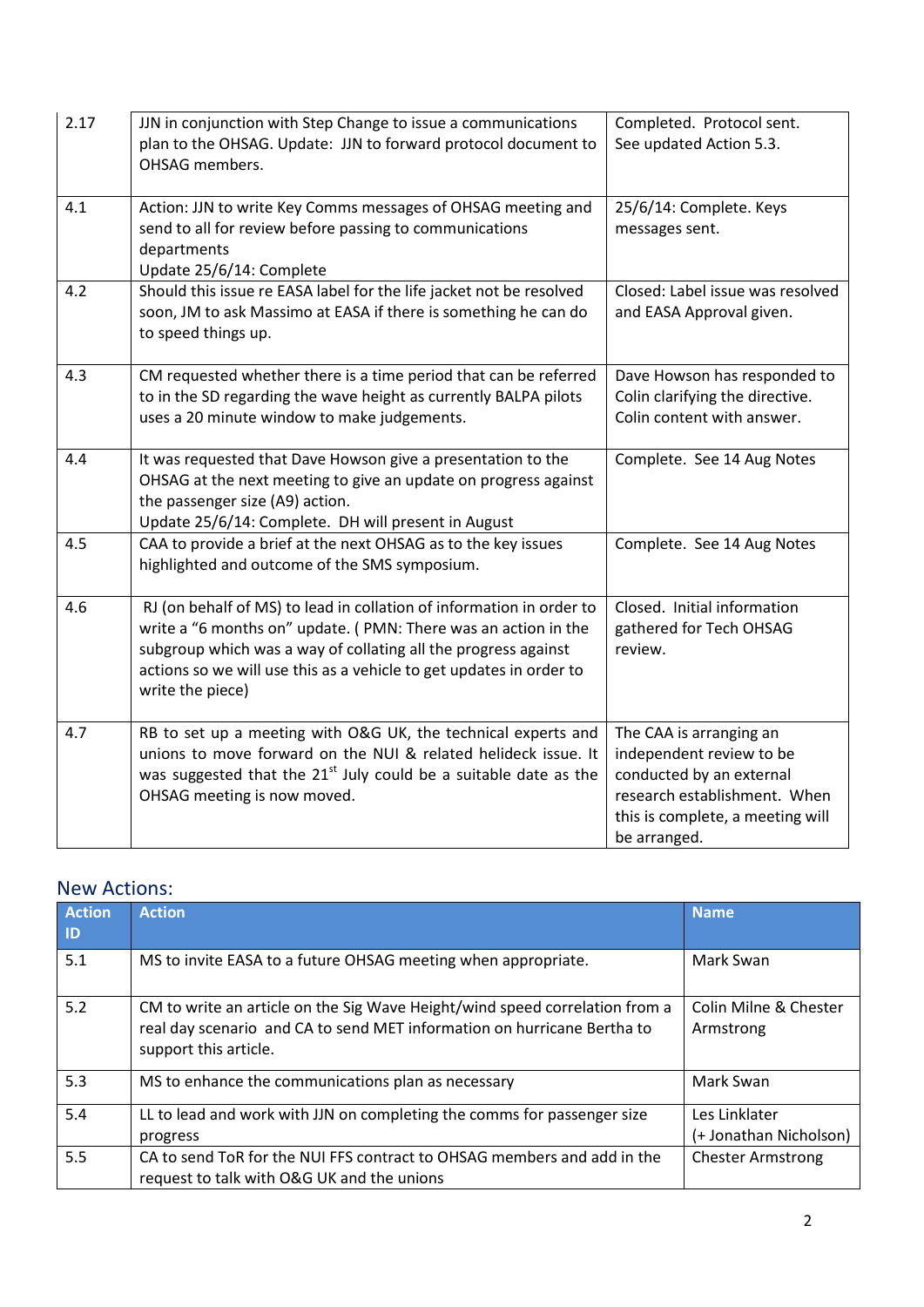| 5.6 | JM to meet with RP to share tools and experience on PBR. (PMN: meeting<br>set for 23 <sup>rd</sup> September in London). | John McColl                             |
|-----|--------------------------------------------------------------------------------------------------------------------------|-----------------------------------------|
| 5.7 | As of the 1 <sup>st</sup> September (once all implemented), LL to work with JJN<br>regarding larger scale Communications | Les Linklater (+<br>Jonathan Nicholson) |
| 5.8 | CA to work with John Steel (Irish NAA) to progress their attendance at the<br>OHSAG.                                     | <b>Chester Armstrong</b>                |

# Notes from the meeting

# **1. Review actions from previous meeting**

JOR Review: Tim Rolfe (JOR lead) requested attendance at this OHSAG. MS declined the request as he did not have an opportunity to confirm with the rest of the OHSAG and hence decided it was not appropriate. ( See section 7 for more re JOR and Audits)

EASA: MS commented that Patrick Ky (EASA) was a supporter and we have had positive engagement with EASA to date.

**Action: MS to invite EASA to a future OHSAG meeting when appropriate.** 

# Sea State/ Sig wave height.

CM commented how during the tail end of Hurricane Bertha last week, this had been a good opportunity to see a close correlation between the Sig Wave height limitations and the maximum wind speed allowed for flights ( in the Central North Sea). Hence fro th CNS, this is reassuring from an

operator/O&G/passenger view point in that the changes to regulation re Sig Wave height did not have a significant effect reducing flights as flying would have been stopped anyway due to wind speed.

**Action: CM to write an article for information to the workforce on the Sig Wave Height/wind speed correlation from a real day scenario and CA to send MET information on hurricane Bertha to support this article.** 

### Communications

MS highlighted that as part of the work that Socia had been doing as looking at the governance of the OHSAG, there could be more done regarding communications.

**Action: MS to enhance the communications plan as necessary** 

### Action tracking Spreadsheet:

Feedback that this was not suitable for this forum as too hard to print and read. This sheet was created as an aid to the Technical OHSAG to keep a detailed track of progress and was not meant as a high level overview for the OHSAG.

### Progress Report

MS explained that the CAP1145 Challenge team was to reconvene on 22<sup>nd</sup> October 2014 to review a report which will show the progress against recommendations and actions. This would be an OHSAG report, i.e. have information from all parties and not just the CAA. Hence, requests for written information would be circulated.

### **2. Presentation on Passenger Size**

All agreed that the work completed to date was excellent, very thorough, detailed and had a core scientific basis. The presentation was technical in nature and needed further development, hence would not be shared widely quite yet.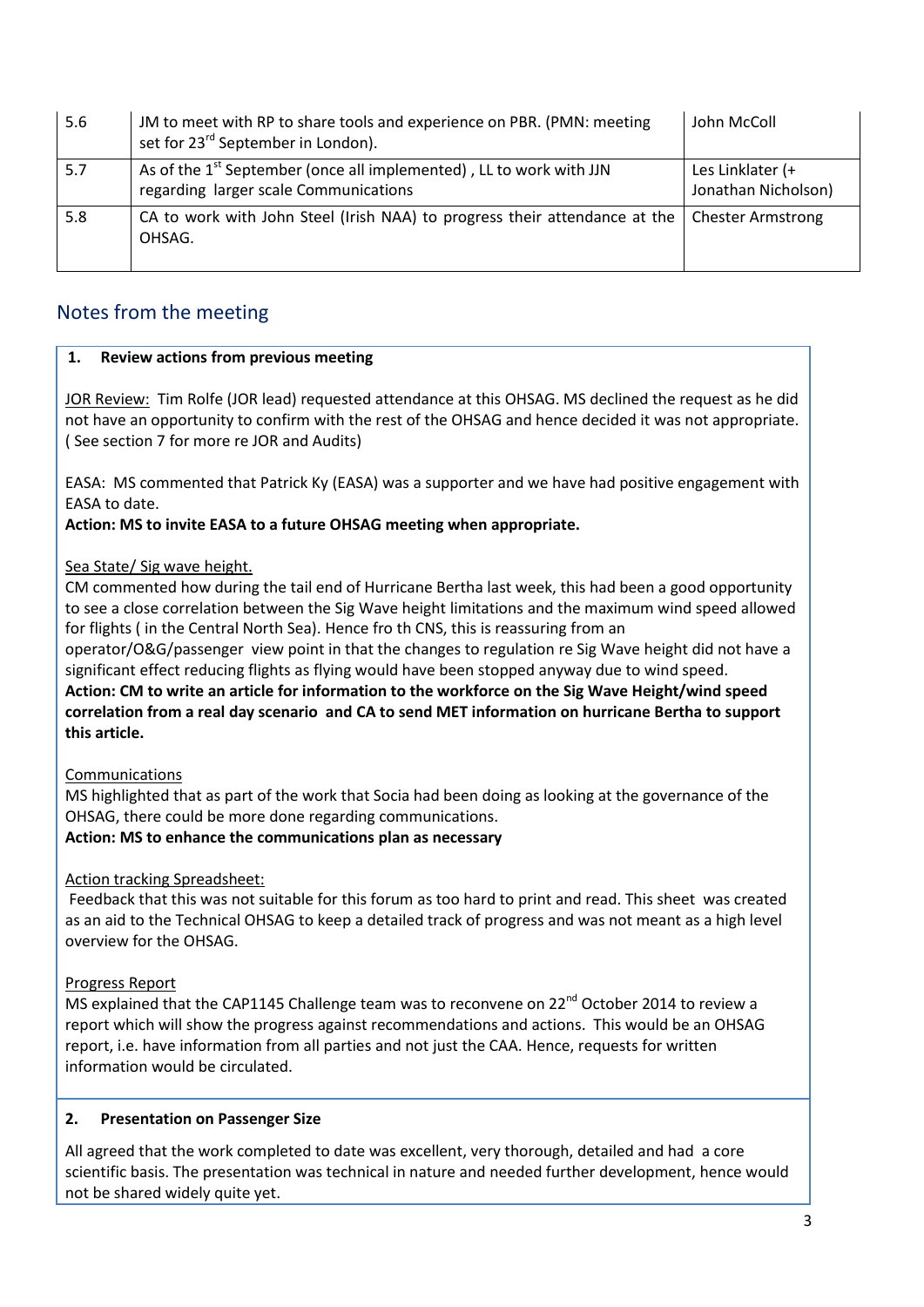The OHSAG confirmed the principles the working group (CAA, Step Change, JOR) were taking: minimum window size, which body measurements to use (shoulder width) and % of allocated seating needed.

All agreed that an update to workers showing the very favourable progress was required. This could include: minimal seat allocation required, all helicopters have some exits a person of any shoulder width can use and that the body measurements are muscular-skeletal and not "fat". There could also be a reference to how there are already offshore medicals that look at medical fitness..

# **Action: LL to lead and work with JJN on completing the comms for passenger size progress.**

# **3. SMS Symposium Update**

RJ gave an overview of the SMS Symposium held on  $2^{nd}$  July 2014. Presentation text: *The day included*

- *CAA Analysis of Offshore Helicopter Safety Data presentation*
- *CAA Operations to Sub 1D Helidecks presentation*
- *Facilitated Table Top Discussions to identify top 10 safety issues*
- *Facilitated Table Top Discussions to agree on the best risk mitigations for the top 10*
- *Facilitated Table Top Discussions on agreeing safety objectives and SPI's for top 10*

### *The top 10 risks identified by those present were*

- *Aircraft Design + OEM Support*
- *Automation*
- *Bow Deck Operations*
- *Fatigue*
- *Helideck Standards (obstacle collision/Fuel/HLO)*
- *Night Operations to Helidecks*
- *Oil + Gas Intrusion (Inc. Commercial Pressure)*
- *Ops to NUIs*
- *Training + Experience*
- *Weather (Inc. Lightning, Weather Information, Visibility)*

*These are in no particular order as we did not rate them due to the time available and difficulty in comparing operation and airworthiness issues in terms of priority*

*The next Steps are*

- It needs longer than one day to capture everything but this was a good starting point
- *Consolidated information from the Symposium would be shared with all participants to review and provide feedback*
- *Further work by the operators could be done to further refine the symposium outcomes*
- *A similar exercise with operating pilots and engineers would be a useful exercise if this was thought to be feasible and beneficial?*
- *CAA offered to facilitate the development of a Bow Tie on one of the top 10 safety issues (such as Night Operations to helidecks) with participation and contributions from the operators*
- *Operators are requested to provide more relevant data to CAA safety analysis team related to top 10 safety issues for further analysis.*
- *Final Report to be presented to Accountable Managers for their acceptance and to be used to enhance their SMS*

### **Comments from the OHSAG included:**

There were many other risks highlighted and hence these 10 are based on the combined opinion in the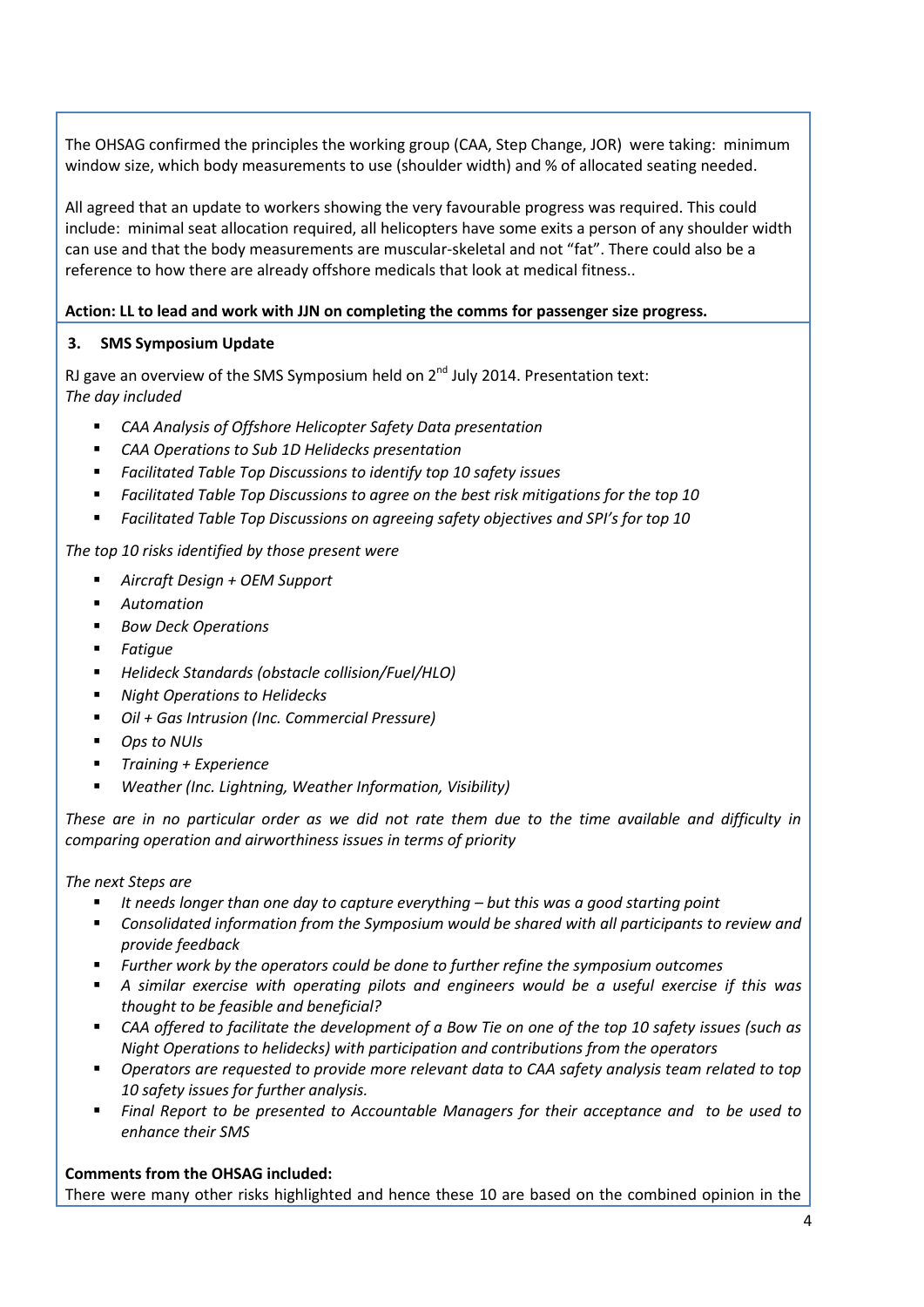room and not on evidential basis. I.e. this is a starting point but my no means an end point and each operator may have slightly different 'top tens'.

Next steps need to include a correlation between the top identified risk and ongoing work as a result of CAP 1145. (I.e. have any risks been identified that do not have actions or recommendations to help improve the mitigation of these risks)

The information is subjective and not objective – hence caution needs to be taken in reporting this showing what is opinion vs what is the data showing.

# **4. Review CAA progress against actions**

JM: The technical sub group has been set up and met twice, this is a combined Airworthiness and Flight Operations group. We have had two meetings so far which have been very positive, especially in getting ALL the OEMS much more engaged.

# Airworthiness

Of particular note is re A31 and the successful establishment of the maintenance standards groups – now has 4 workstreams with leads from across industry focusing on key improvement area. Discussion will now be expanded to include work around the controlled Service Introductions (CSIs).

# **Operations**

Full details of the individual CAA actions can be found in the tracker sheet.

Training and pilot performance are the longer term actions. There has been strong progress from the OEMS, particularly Airbus in providing details on automation.

The work in the CAA is tied in with wider crew supply chain work across aeroplanes and helicopters.

CM questioned what was being done about rigorous review of  $3<sup>rd</sup>$  party training. As the rules surrounding this are European wide and not just by a member state, there are wider (not directly heli related) projects going on to address discrepancies in training across Europe.

### NUI FFS

The CAA are in the final stages of contract agreement with an independent specialist to review the NUI FFS situation. This would have ~ a 6 week timescale. O&G UK and Unions would be interested in being involved in the work. (I.e. the people doing the work to talk to them).

**Action: CA to send ToR for the NUI FFS contract to OHSAG members and add in the request to talk with O&G UK and the unions.** 

**5. Report on EASA progress against recommendations**  No updates.

**6: Review helicopter operators' progress against recommendations** No updates.

# **7: Review O&G industry progress against recommendations**

#### **O&G UK:**  Audits

RP presented on a discussion held on 7th Aug between OGUK, OGP and the JOR. (*Copy of presentation:)* 

*Problem:*

- *All agree that there is a right for the customer to audit and this should be to mutual benefit*
- *Current customer audit programme in isolation does not show clear signs of excessive auditing*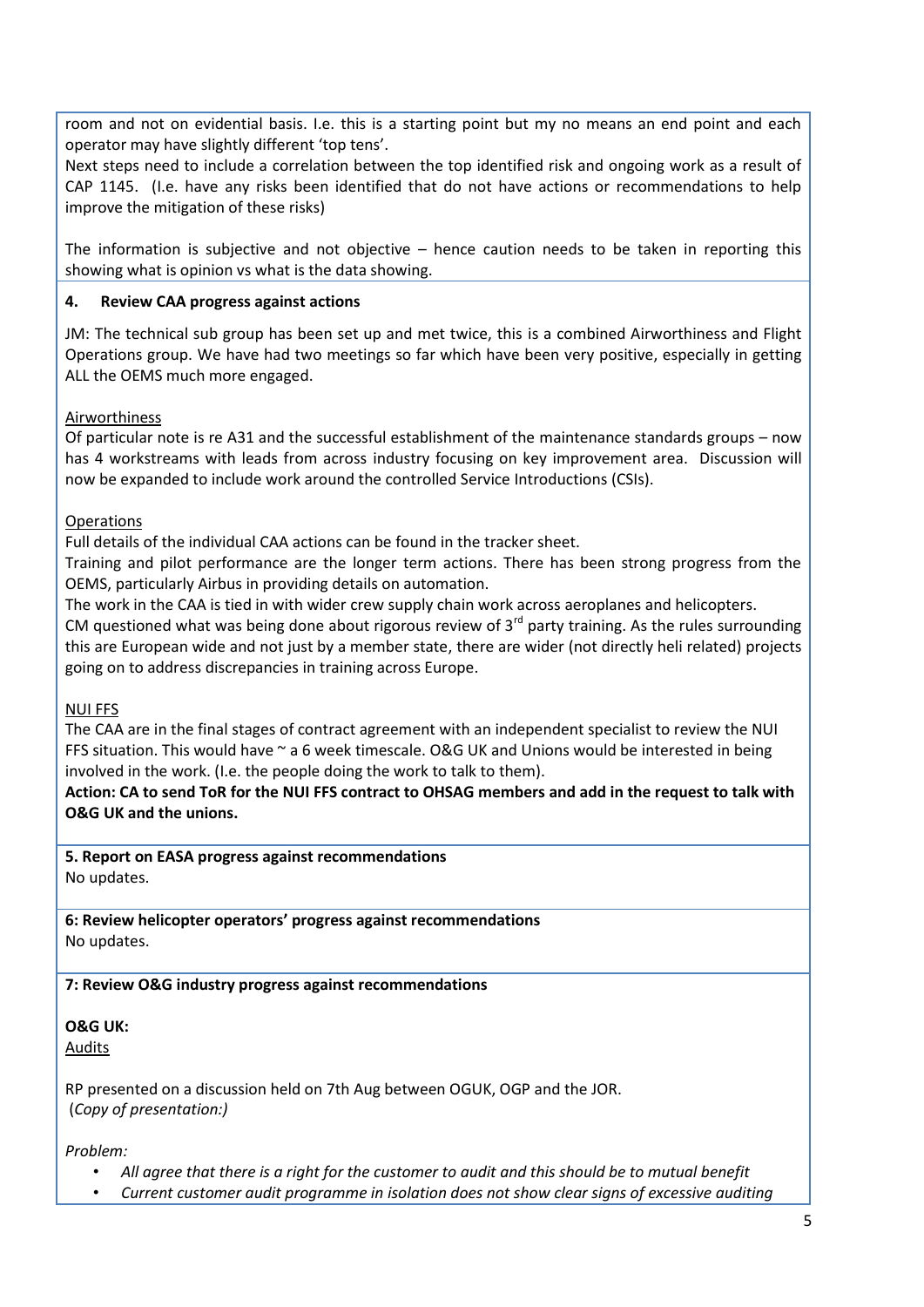- *However they do contribute to the overall audit burden; there is room for improvement*
- *Standardisation and quality of audits needs to be improved*

### *What does Good look like:*

- *Audits focussed on aviation safety (not commercial / customer service issues)*
- *More coordinated audit schedule*
- *Use of the OGP pre-audit questionnaire*
- *Adherence to O&GUK MAO Guidelines (Section 6), including standardised vocabulary (to be revised)*
- *Formalised feedback from helicopter operators to commissioning company, audit team and O&GUK*
- *Long term aspiration:*
	- *Auditing to aligned customer requirements*
	- *Improved standardisation of auditing / accreditation of aviation auditors*

# *Next Steps:*

- *Education / awareness through adoption of a revised O&GUK MAOG Section 6*
- *O&GUK clearing house for coordination of audit planning*
- *Promote and track use of the OGP pre-audit questionnaire – through Heli Offshore, OGP and O&GUK*
- *Revise O&GUK MAO Guidelines (Section 6), including standardised vocabulary*
- *Develop template for feedback on audit execution from helicopter operators to commissioning company, audit team and O&GUK*
- *Long term aspiration:*
	- *Define and agree aligned customer requirements*
	- *Standardise auditing / accreditation of aviation auditors*

LF disagreed with the phase that there was not "excessive auditing" and that the JOR are not accurately reporting the status of activity. I.e. what is the data and information that they are basing their opinion on and that he is happy to provide detailed information on days of audits, resources used etc. LR highlighted that CHC audits had halved in the last 5 years though they were working on ways to reduce the burden e.g. scheduling some at the same time.

A discussion was held by all operators with all agreeing on the wide variation in the quality of audits and how some are useful to the operator and some give no value. Also how 2 different auditors on the same day can give two totally opposing views of the same company which cannot be right.

All agreed that a common consistency and high standard in auditing was required. LF wondered whether we were asking the right questions. I.e. Is it about the number of audits, time, or quality and if we can get the question sorted, this may help.

CM's pilot perspective is that they recognise regulatory requirements & customer need. Pilots want to see standard set of requirements. E.g. Could O&G UK have a central auditing team? There should be one set of safety standards that all operators adhere to and are audited against and then customers can look at delivery of commercial aspects only.

MS discussed that work that the CAA has been doing regarding performance based regulation (PBR) and how we try to reduce the burden on operators whilst also meeting our regulator obligations and offering added safety value to operators. There are a number of tools the CAA have developed that may be of interest to OGUK.

**Action: JM to meet with RP to share tools and experience on PBR. (PMN: meeting set for 23rd September in Gatwick).**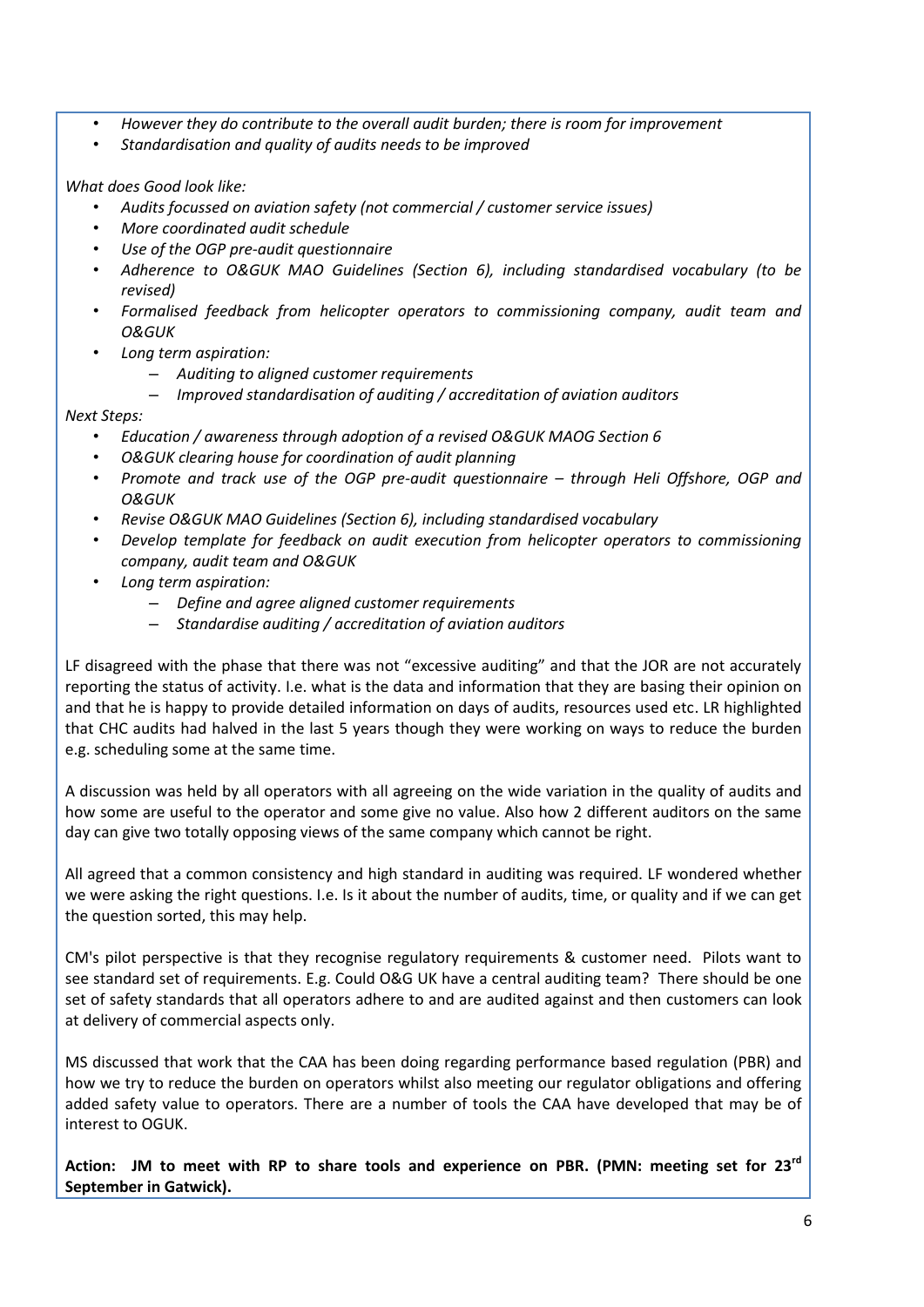MS reiterated that the CAA had not seen any evidence that the audits were impeding the safety of operations. There is more work to do in this area of audits.

#### Commercial Pressures

JT expressed interest in progress regarding commercial pressures on operators. This conversation was taken offline.

MS reinstated that all UK operators had constant oversight and that if any UK operator (onshore/offshore/ fixed wing/rotary wing) was not safe then the CAA has a history and practice of suspension/revocation action.

Regarding foreign operators, although the UK CAA does not regulate them directly (this is done by the member country) the CAA has close working relationships with other NAAs, particularly those with operations in the North Sea and, through conditions of their UK permits, requires copies of all MOR and has the ability to visit their premises at any time and take action if required if they are operating in the UK.

### Sub 1 D helidecks

RP raised a question about continuing operations to Sub 1-D helidecks following some rumours he had heard.

CA: The decision on which helidecks the operators fly to is a matter for the helicopter operator since, within aviation regulations, the decision on 'suitability' of a particular 'aerodrome' is theirs.

Within the Review, we undertook to review such situations (A12) and our thinking has been shared with UK operators (presentation attached to minutes). In brief, where a deck does not offer the international/ICAO minimum standard of 1D, a risk assessment may be used that draws a line at a

# **Step Change:**

# Cat A EBS Rollout

minimum of 0.83D.

LL provided and update on the PSTASS (Cat A EBS) roll out.

- Number of Workers
	- $\circ$  There are 26,000 core workers who regularly work offshore with  $\sim$  16,000 offshore at any one time
	- $\circ$  These form part of a total of ~60,000 people who may travel offshore from time to time. ( I.e. some people are trained but may only take a few trips per year)
- EBS Training
	- $\circ$  The minimum training as per the manufacturer is to watch video; however the industry had decided that all personnel should have classroom training in addition to the video. (Dry training)
	- o In water (wet) training will be rolled out longer term as part of the full training that people go through (HUET/ BOSIET).
- Initial (dry training) progress
	- o 10,000 people trained last week
	- o 26,127 so far
	- $\circ$  30,000 by 15<sup>th</sup> August.
	- o The only exception to the classroom training may be for a small number of people those that have been offshore and need to return to land – they would watch the video under supervision ( to prove they had watched it) and then have full training when back on the mainland.